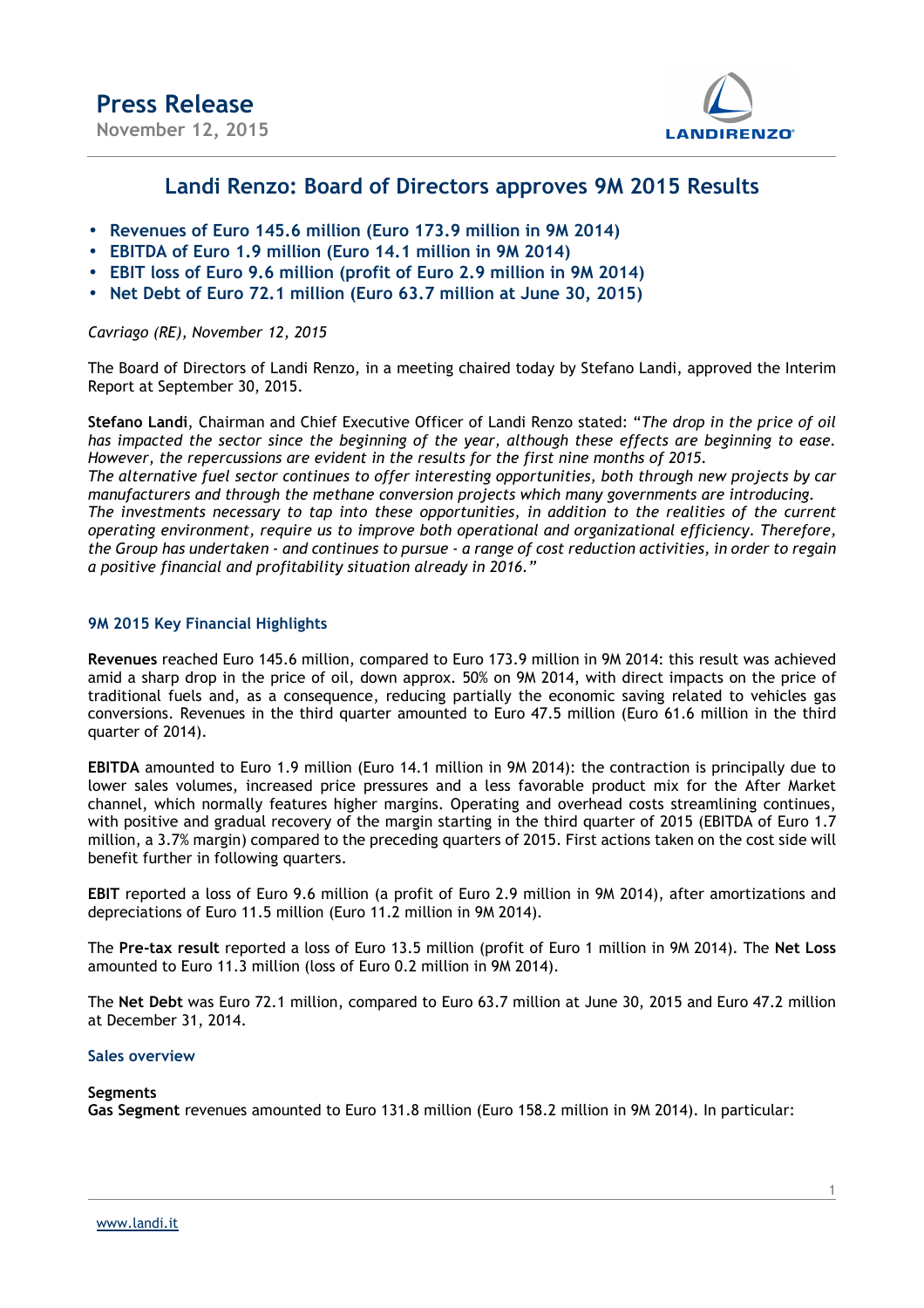

- *Vehicle Systems (LPG and Methane)* sales revenues reached Euro 116.6 million (Euro 136.4 million in 9M 2014); the reduction is principally due to the drop in After Market channel revenues;
- *Distribution System* sales revenues amounted to Euro 15.2 million (Euro 21.8 million in the first nine months of 2014), due to delays in a number of regions with geopolitical difficulties.

**Other sector** revenues (*Anti-theft, Sound, Robotics, Oil&Gas and other*) totalled Euro 13.8 million (Euro 15.7 million at September 30, 2014).

### **Regional performances**

**Overseas** revenues totalled Euro 117 million, 80.4% of total revenues (Euro 143.1 million in 9M 2014, 82.3%), confirming the recognized strong international focus of the Landi Renzo Group.

- Revenues in **Italy** amounted to Euro 28.6 million (Euro 30.8 million in 9M 2014). The decrease is mainly due to the general decline in the number of conversions on the After Market channel, which reduced 20.6% in the quarter on the previous year according to the Ecogas Consortium figures.
- In **Europe**, revenues totalled Euro 62.5 million, reducing on the first nine months of 2014 (Euro 80.3 million), due to contractions on a number of Eastern European markets and to the temporary slowdown in procurement by a major OEM client for the delay on the launch of a new model platform.
- In the **Americas,** sales reached Euro 29.2 million, up 5.7% (Euro 27.6 million in 9M 2014), thanks to improved sales on the North American market of refuelling station compressors.
- In **Asia and the Rest of the World**, revenues amounted to Euro 25.3 million (Euro 35.2 million), with the reduction due to poor performances in a number of areas, including Thailand and China. We highlight the strong sales in Iran, supported by the gradual easing of international tensions, in addition to development on the Middle Eastern market.

### **Outlook**

On the basis of the current sector outlook, revenues are expected between Euro 205 and 210 million for FY 2015. 2015 EBITDA, excluding eventual non-recurring charges related to the cost streamlining, will be between Euro 7 and 10 millions, thanks also to the efficiency measures introduced, which are increasingly providing returns. The Group will continue however to closely focus on operating and management costs streamlining, in addition to the monitoring of the economic and financial indicators.

In parallel initiatives have been implemented to fully grasp all opportunities in the sector with the aim to increase the market impact of the Landi Group.

*The executive officer responsible for the preparation of the financial statements Mr. Paolo Cilloni declares in accordance with Article 154 bis, paragraph 2, of Leg. Decree No. 58 of February 24, 1998, that the accounting information contained in the present press release corresponds to the underlying accounting documents, records and accounting entries.* 

*The present press release, together with the presentation, is available also on the company's website.* 

*This press release is a translation. The Italian version will prevail.* 

**Landi Renzo** is the global leader in the LPG and Methane gas components and systems for motor vehicles sector. The Company is based in Cavriago (Reggio Emilia) and has over 60 years' experience in the sector, is renowned for the extent of its international activities in over 50 Countries, with export sales of over 80%. Landi Renzo SpA has been listed on the STAR segment of the MTA Market of Borsa Italiana since June 2007.

**LANDI RENZO IR TOP CONSULTING** *M&A and Investor Relations Officer* ir@landi.it ir@irtop.com **Corrado Storchi** *Public Affairs Officer* cstorchi@landi.it Tel. +39 0522.94.33

Maria Antonietta Pireddu, Domenico Gentile<br>Tel. +39 02 45473884/3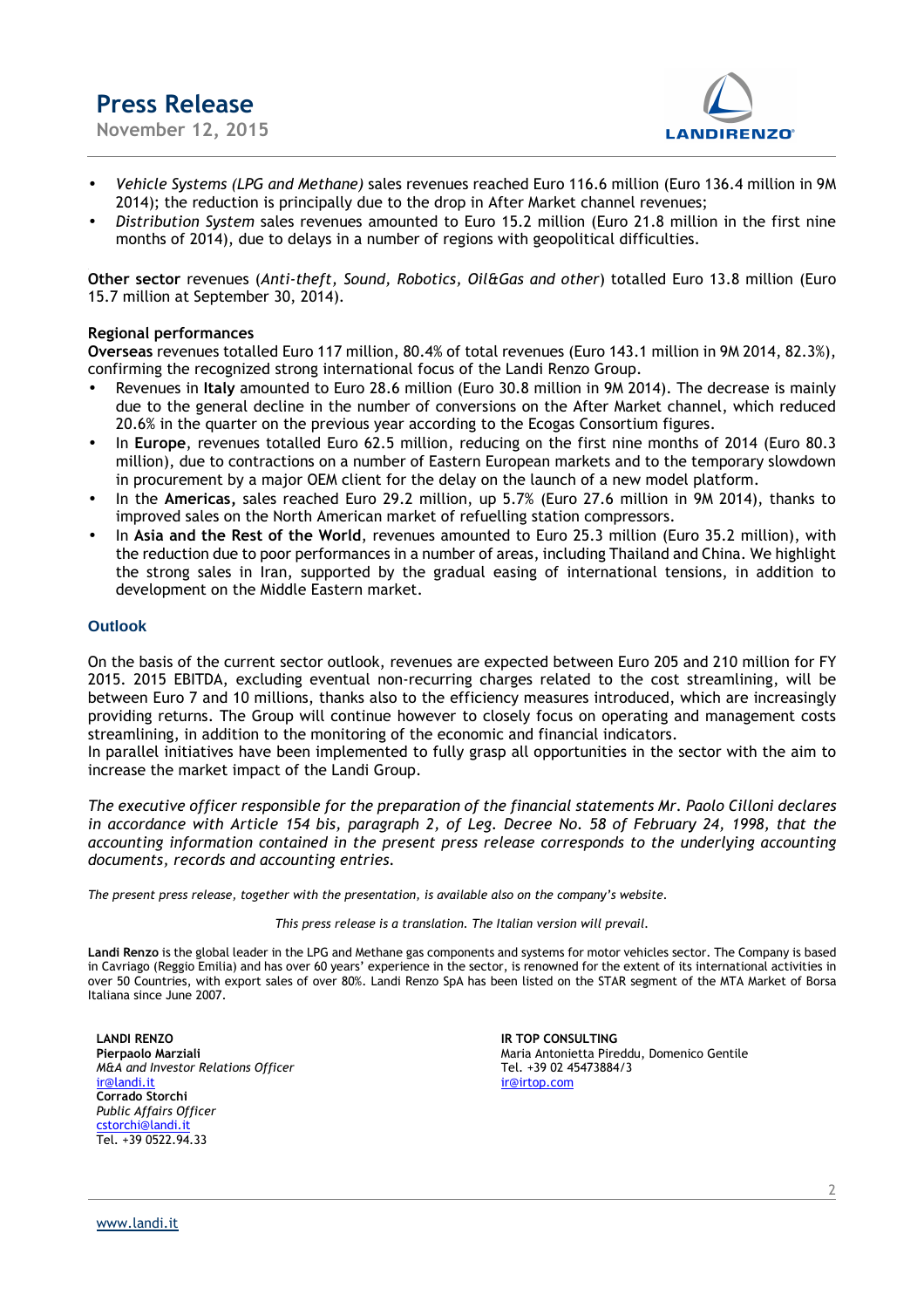**November 12, 2015** 



### **Attachments:**

- **Consolidated Income Statement 9M 2015**
- **Consolidated Balance Sheet at September 30, 2015**
- **Consolidated Cash Flow Statement at September 30, 2015**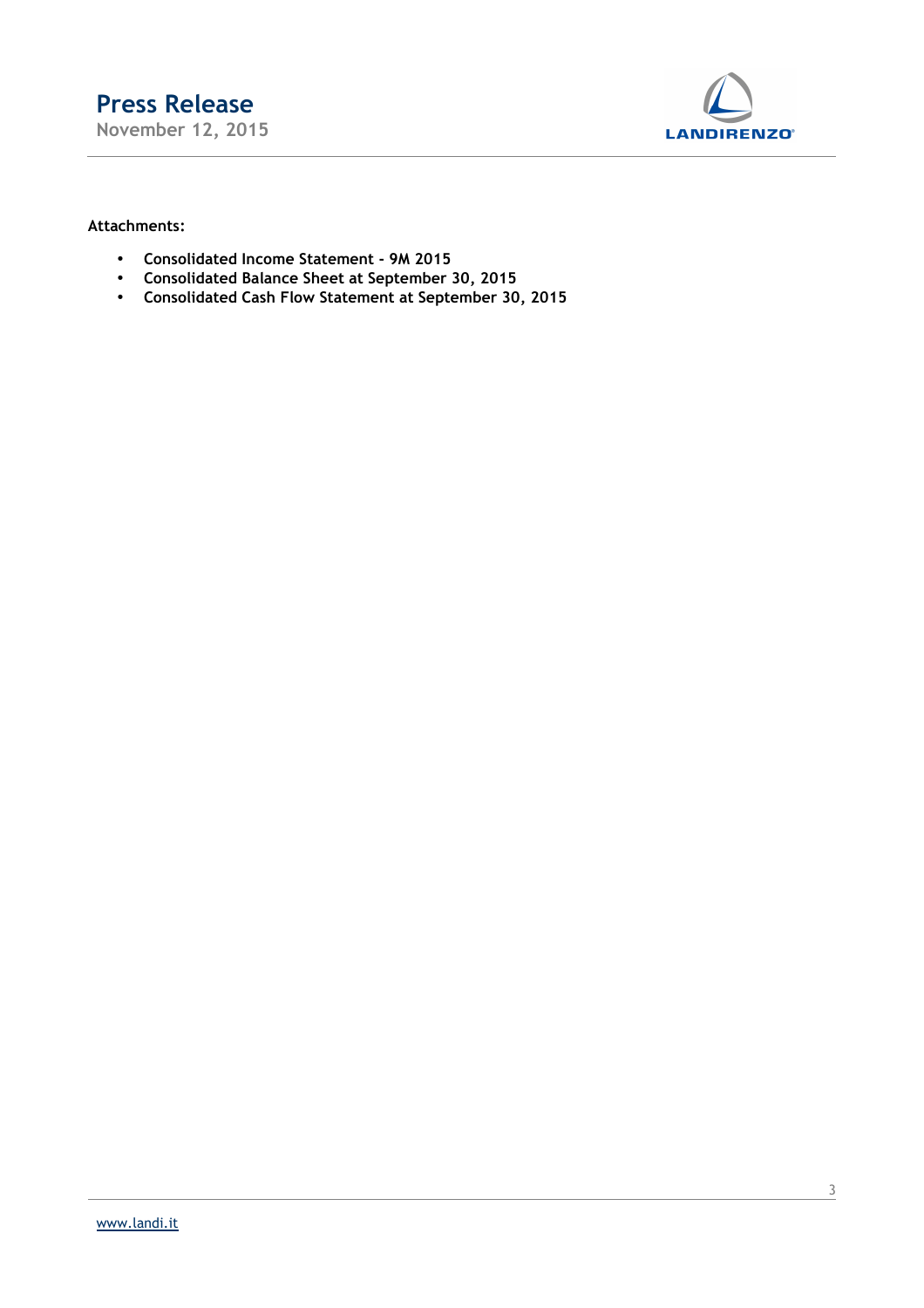**November 12, 2015** 



| (thousands of Euros)                                                         |            |            |
|------------------------------------------------------------------------------|------------|------------|
| <b>INCOME STATEMENT</b>                                                      | 30/09/2015 | 30/09/2014 |
| Revenues (goods and services)                                                | 145,453    | 172,824    |
| Revenues (goods and services)- related parties                               | 158        | 1,110      |
| Other revenue and income                                                     | 1,443      | 1,254      |
| Cost of raw materials, consumables and goods and change in inventories       | $-70,666$  | $-79,724$  |
| Costs for services and use of third party assets                             | $-39,185$  | $-45,386$  |
| Costs for services and use of third party assets - related parties           | $-2,339$   | $-1,870$   |
| Personnel expenses                                                           | $-31,232$  | $-31.760$  |
| Accruals, impairment losses and other operating expenses                     | $-1,718$   | $-2,323$   |
| <b>Gross Operating Profit</b>                                                | 1,914      | 14,125     |
| Amortization, depreciation and impairment losses                             | $-11,509$  | $-11,245$  |
| <b>Net Operating Profit</b>                                                  | $-9,595$   | 2,880      |
| Financial income                                                             | 314        | 339        |
| Financial expenses                                                           | $-3,437$   | $-3,172$   |
| Gains (losses) on exchange rate                                              | $-525$     | 1,015      |
| Gains (losses) on equity investments consolidated using the equity method    | $-210$     | $-111$     |
| Profit (Loss) before tax                                                     | $-13,453$  | 951        |
| Current and deferred taxes                                                   | 2,157      | $-1,172$   |
| Profit (loss) of the period for the Group and minority interests, including: | $-11,296$  | $-221$     |
| Minority interests                                                           | $-145$     | 109        |
| Profit (Loss) of the period for the Group                                    | $-11,151$  | $-330$     |
|                                                                              |            |            |
| Basic earnings (loss) per share (calculated on 112,500,000 shares)           | $-0.0991$  | $-0.0029$  |
|                                                                              |            |            |
| Diluted earnings (loss) per share                                            | $-0.0991$  | $-0.0029$  |
|                                                                              |            |            |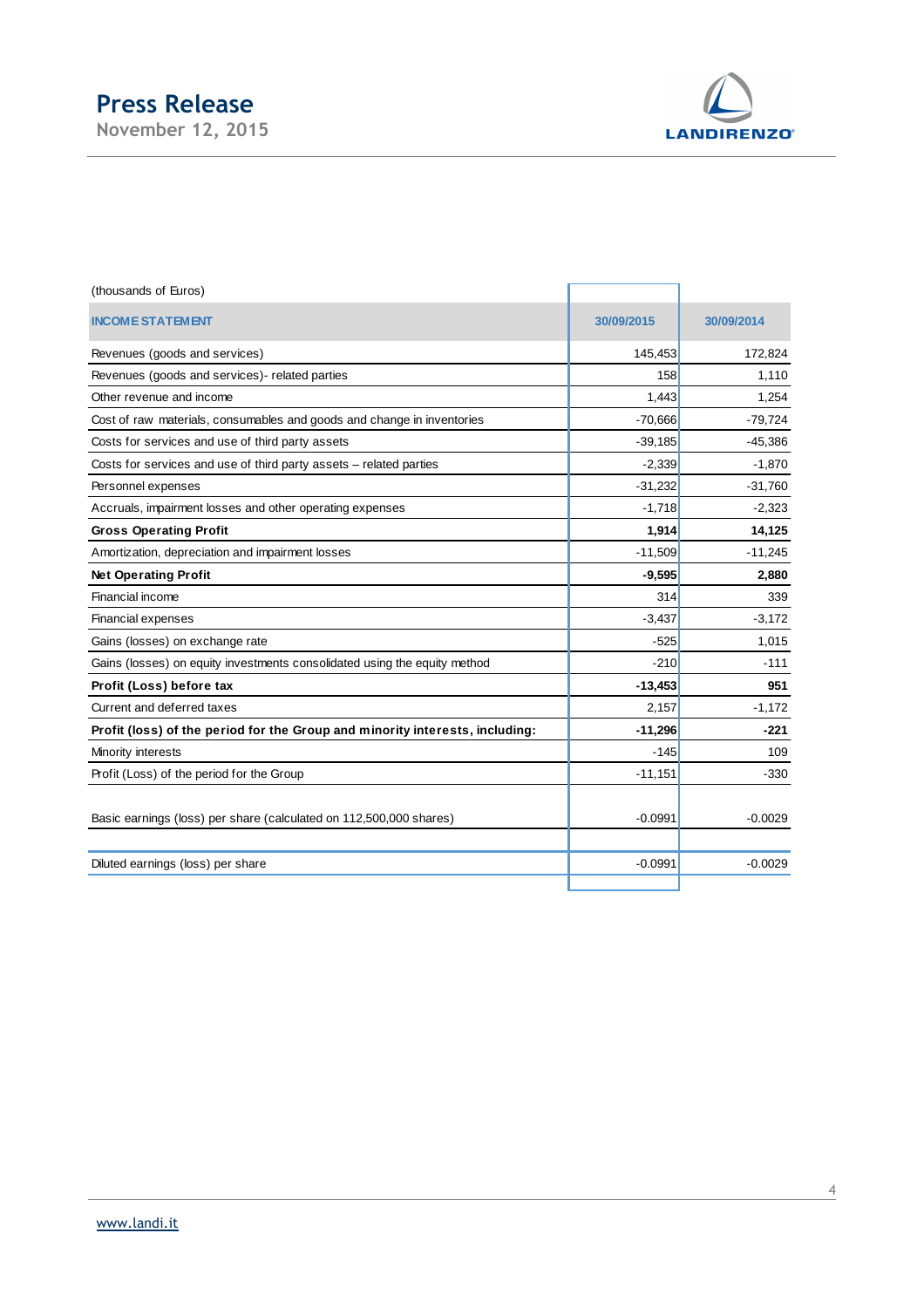**November 12, 2015** 



| (thousands of Euros)                                        |            |            |            |
|-------------------------------------------------------------|------------|------------|------------|
| <b>ASSETS</b>                                               | 30/09/2015 | 31/12/2014 | 30/09/2014 |
| <b>Non-current assets</b>                                   |            |            |            |
| Property, plant and equipment                               | 34,917     | 35,277     | 34,974     |
| Development expenditure                                     | 7,524      | 7,101      | 6,367      |
| Goodw ill                                                   | 39,942     | 39,942     | 40,190     |
| Other intangible assets with finite useful lives            | 23,384     | 24,637     | 25,068     |
| Equity investments consolidated using the equity method     | 186        | 180        | 330        |
| Other non-current financial assets                          | 792        | 773        | 538        |
| Deferred tax assets                                         | 20,047     | 17,247     | 17,201     |
| <b>Total non-current assets</b>                             | 126,792    | 125,157    | 124,668    |
| <b>Current assets</b>                                       |            |            |            |
| Trade receivables                                           | 33,202     | 33,069     | 42,066     |
| Trade receivables - related parties                         | 2,408      | 1,986      | 601        |
| Inventories                                                 | 61,416     | 63,269     | 70,109     |
| Contract w orks in progress                                 | 3.744      | 2,590      | 2,214      |
| Other receivables and current assets                        | 15.609     | 15,533     | 14,973     |
| Cash and cash equivalents                                   | 29,517     | 31,820     | 31,533     |
| <b>Total current assets</b>                                 | 145,896    | 148,267    | 161,496    |
|                                                             |            |            |            |
| <b>TOTAL ASSETS</b>                                         | 272,688    | 273,424    | 286,164    |
|                                                             |            |            |            |
| (thousands of Euros)                                        |            |            |            |
| <b>EQUITY AND LIABILITIES</b>                               | 30/09/2015 | 31/12/2014 | 30/09/2014 |
| Group shareholders' equity                                  |            |            |            |
| Share capital                                               | 11,250     | 11,250     | 11,250     |
| Other reserves                                              | 96,035     | 98,018     | 97,847     |
| Profit (loss) of the period                                 | $-11,151$  | $-1,783$   | $-330$     |
| Total equity attributable to the shareholders of the parent | 96,134     | 107,485    | 108,767    |
| Minority interests                                          | 575        | 591        | 637        |
| <b>TOTAL EQUITY</b>                                         | 96,709     | 108,076    | 109,404    |
| Non-current liabilities                                     |            |            |            |
| Non-current bank loans                                      | 34,990     | 26,171     | 28,834     |
| Other non-current financial liabilities                     | 34,093     | 1,178      | 661        |
| Provisions for risks and charges                            | 3,902      | 5,055      | 5,362      |
| Defined benefit plans                                       | 3,385      | 3,818      | 3,706      |
| Deferred tax liabilities                                    | 8,172      | 8,417      | 8,573      |
| <b>Total non-current liabilities</b>                        | 84,542     | 44,639     | 47,136     |
| <b>Current liabilities</b>                                  |            |            |            |
| Bank overdrafts and short-term loans                        | 32,266     | 51,580     | 49,186     |
| Other current financial liabilities                         | 268        | 137        | 31         |
| Trade payables                                              | 45,500     | 54,632     | 63,526     |
| Trade payables - related parties                            | 1,909      | 1,304      | 1,327      |
| <b>Tax liabilities</b>                                      | 1,603      | 4,492      | 2,576      |
| Other current liabilities                                   | 9,891      | 8,564      | 12,978     |
| <b>Total current liabilities</b>                            | 91,437     | 120,709    | 129,624    |
| <b>TOTAL EQUITY AND LIABILITIES</b>                         | 272,688    | 273,424    | 286,164    |
|                                                             |            |            |            |